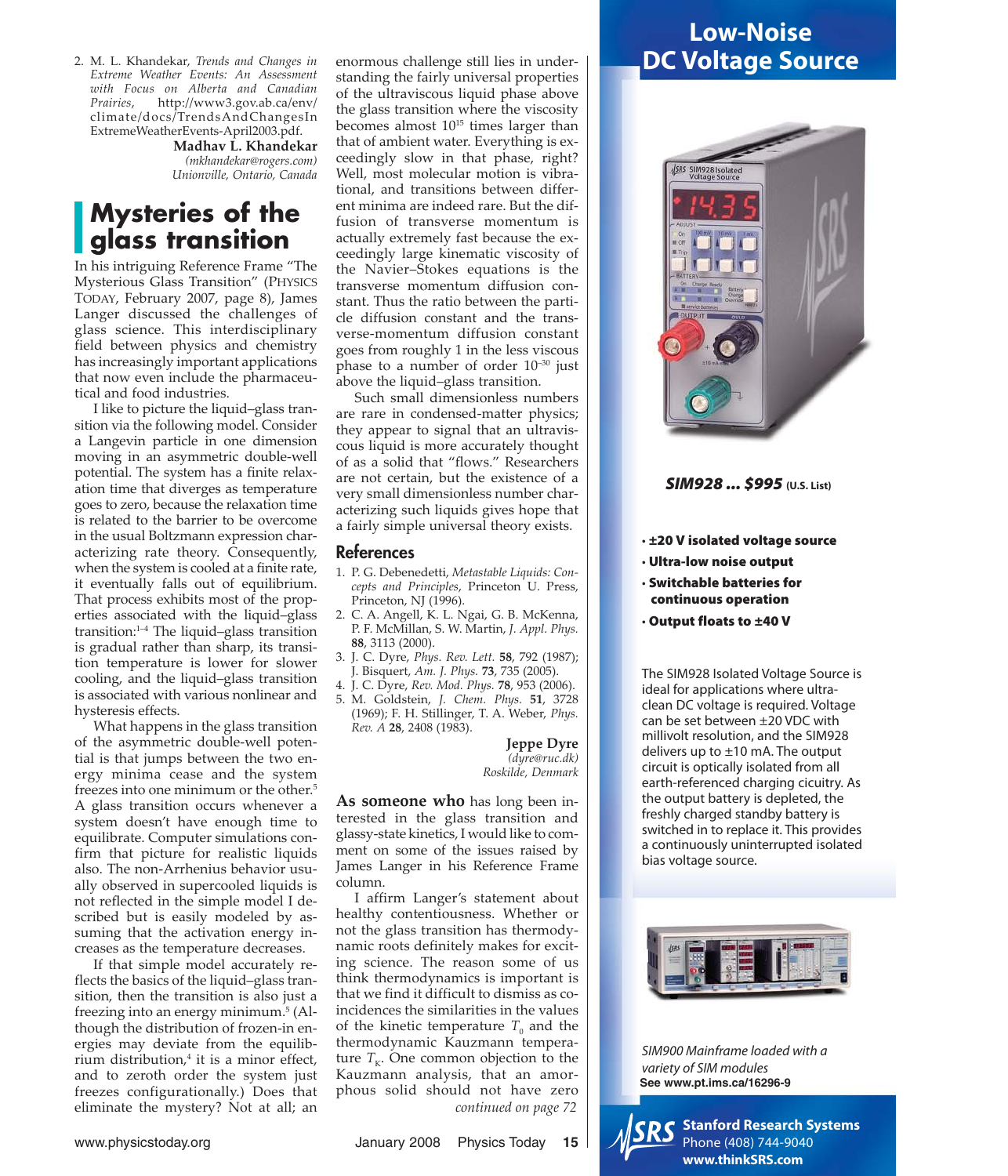entropy, can be assuaged by noting that the entropy at  $T<sub>K</sub>$  does not have to be zero, just very small.

Langer briefly mentions the success of the simplistic Adam–Gibbs (AG) model in describing the dynamics of supercooled liquids. Its nonlinear extension into the glass-transition region and glassy state (NLAG) is also surprisingly successful.<sup>1</sup> That extension is based on concepts introduced by several researchers over several decades: Simon Rekhson in 1994, George Scherer in 1984, Cornelius Moynihan in 1976, O. S. Narayanaswamy in 1971, and others. The successes of the NLAG model go far beyond expectations, and raise issues of their own. The resolution of these issues might provide important clues to a theoretical understanding of the glass transition.

- As noted by Langer, the experimentally observed effective activation energy *E*(*T*) increases rapidly with decreasing temperature down to the glass-transition temperature *T*g, but it then *decreases* through the  $T_{\rm g}$  range until it reaches a constant value  $E(T_g)$ , so that glassy-state relaxation exhibits Arrhenius behavior. The singularity at  $T_0$  noted by Langer only occurs in the equilibrium supercooled liquid state and not in the experimentally observed nonequilibrium glassy state. The change from non-Arrhenius to Arrhenius behavior at  $T<sub>g</sub>$  is well described by the NLAG model and its precursor, the Tool-Narayanaswamy-Moynihan model.

- NLAG predicts a simple relation between the ratio  $T_K/T_g$  and an empirical constant that parameterizes the nonlinearity of the glass transition and glassystate kinetics. This intriguing prediction needs to be independently confirmed or unambiguously refuted.

▶ The NLAG model, together with the plausible assumption that smaller localized activation energies  $\Delta \mu$  enable the kinetic  $T<sub>g</sub>$  to get closer to the thermodynamic  $T_{K}$ , generates many of the correlations captured by Angell's fragility. In fact, the ratio  $T_K/T_c$  is an excellent metric that allows fragility to be applied to the glassy state.

 $\blacktriangleright$  Estimated values of  $\Delta \mu$  for canonical glasses are often comparable with rotational energy barriers in polymers, and ionic, covalent, and hydrogen bond strengths. In these cases the NLAG model is almost quantitatively accurate. Incorporation of a distribution in  $\Delta \mu$ yields a respectable account<sup>2,3</sup> of thermal manifestations of motions in hydrated proteins and B-DNA.<sup>2,4</sup> The mean value for  $\Delta \mu$  is comparable with hydrogen bond strengths, albeit with a large uncertainty, and the large standard deviation—30% of the average—is consistent with the insightful but qualitative analysis of Jennifer Green and coworkers.4 The fact that NLAG gives a decent account of annealing in hydrated proteins and B-DNA strongly supports Austen Angell's suggestion that the glass transition and protein dynamics have much in common.<sup>5</sup>

I share Langer's belief that shortrange interactions are probably the key. Since the current models accommodate a wide range of interactions, such as covalent, hydrogen, and ionic bonding, the glass-transition phenomenon is evidently insensitive to the details of those interactions. This generality is missing from too many theoretical attempts at explaining the problem. Perhaps the averaging of details is why the simplistic NLAG model is so successful.

#### References

- 1. G. W. Scherer, *J. Amer. Ceram. Soc.* **67**, 504 (1984); I. M. Hodge, *Macromolecules* **20**, 2897 (1987).
- 2. G. Sartor, E. Mayer, G. P. Johari, *Biophys. J.* **66**, 249 (1994).
- 3. I. M. Hodge, *Biophys. J.* **91**, 993 (2006).
- 4. J. L. Green, J. Fan, C. A. Angell, *J. Phys. Chem.* **98**, 13780 (1994).
- 5. C. A. Angell, *Science* **267**, 1924 (1995).

**Ian Hodge**

*(ian.hodge@rit.edu) Rochester Institute of Technology Rochester, New York*

**I do not see any mystery** in James Langer's "mysterious glass transition," at least with respect to inorganic glasses of one-component systems like silicon dioxide, boron oxide, and so on. To understand the glass transition of inorganic materials, one first has to understand why crystals melt. Near the melting temperature, electrons occupy more and more excited states as temperatures increase. Electrons in excited states possess wavefunctions different from those in their low-energy or ground states. Different wavefunctions mean that the probability distribution of the electrons in space changes. The core ions will be driven to new places as they interact with the excited electrons. However, the electrons will change again and again to other states with different wavefunctions. The arbitrary time series of sufficient electrons in their excited states will cause the core ions to continuously change position. That scenario corresponds to a melt.

As the melt cools, the electrons will

occupy more and more low-energy states. If the forces of the electrons in their low-energy states are not strong enough to induce a regular order of the core ions, the transition to a glass occurs. Thus melting of chemically bonded solids, and glass formation from their melts, is basically an electronic effect generally neglected in publications dealing with properties of melts and glasses.<sup>1</sup> Glass formation from the melt depends on the strength and sufficiently large number of directed bonds (to stabilize the noncrystalline order) and on the melting entropy  $\Delta S_m$  (that is, melting enthalpy Δ*Hm*, divided by melting temperature  $T_m$ ). If  $\Delta S_m$  is small, only a little entropy is released and produced once a bond closes, and the temperature increases locally by just a small amount. This implies that neighboring directed bonds of the undercooled melt can be broken only within a relatively small temperature range below  $T_m$ . This interval has to be passed fast enough for glass formation. If  $\Delta S_m$  is large, the temperature interval of recalescence is relatively large to reach  $T_m$  and the undercooled melt has enough time to rearrange to crystals during cooling.2

Now it is easy to understand the "mystery" of the glass transition or what occurs in the glass-transition range. (Imagine that the temperature is rising.) In that range, bonding electrons start to occupy excited states. This causes an additional mechanism for the thermal expansion, an additional contribution of the specific heat capacities (not causing a "jump," however), and an increase of the damping of resonances of many kinds in glasses. The worldwide standard procedure to determine  $T<sub>e</sub>$  in glass science is based on the change of the slope of dilatometer curves, not mentioned by Langer. As a consequence of the scenario described here, there is no phase transition at  $T_{\alpha}$ , just an exponential freezing out of electrons from higher to lower energy levels with decreasing temperature.

#### References

- 1. H.-J. Hoffmann, *Phys. Chem. Glasses* **45**, 227 (2004).
- 2. H.-J. Hoffmann, *Phys. Chem. Glasses* **46**, 570 (2005).

**Hans-Jürgen Hoffmann** *(hoffmann.glas@tu-berlin.de) Technical University of Berlin Berlin, Germany*

**With the very** noncrystalline nature of the state labeled "glass," the use of terms like "lattice sites" by some physicists is misleading if not erroneous. Having spent nearly 40 years researching solid-state chemistry using diffraction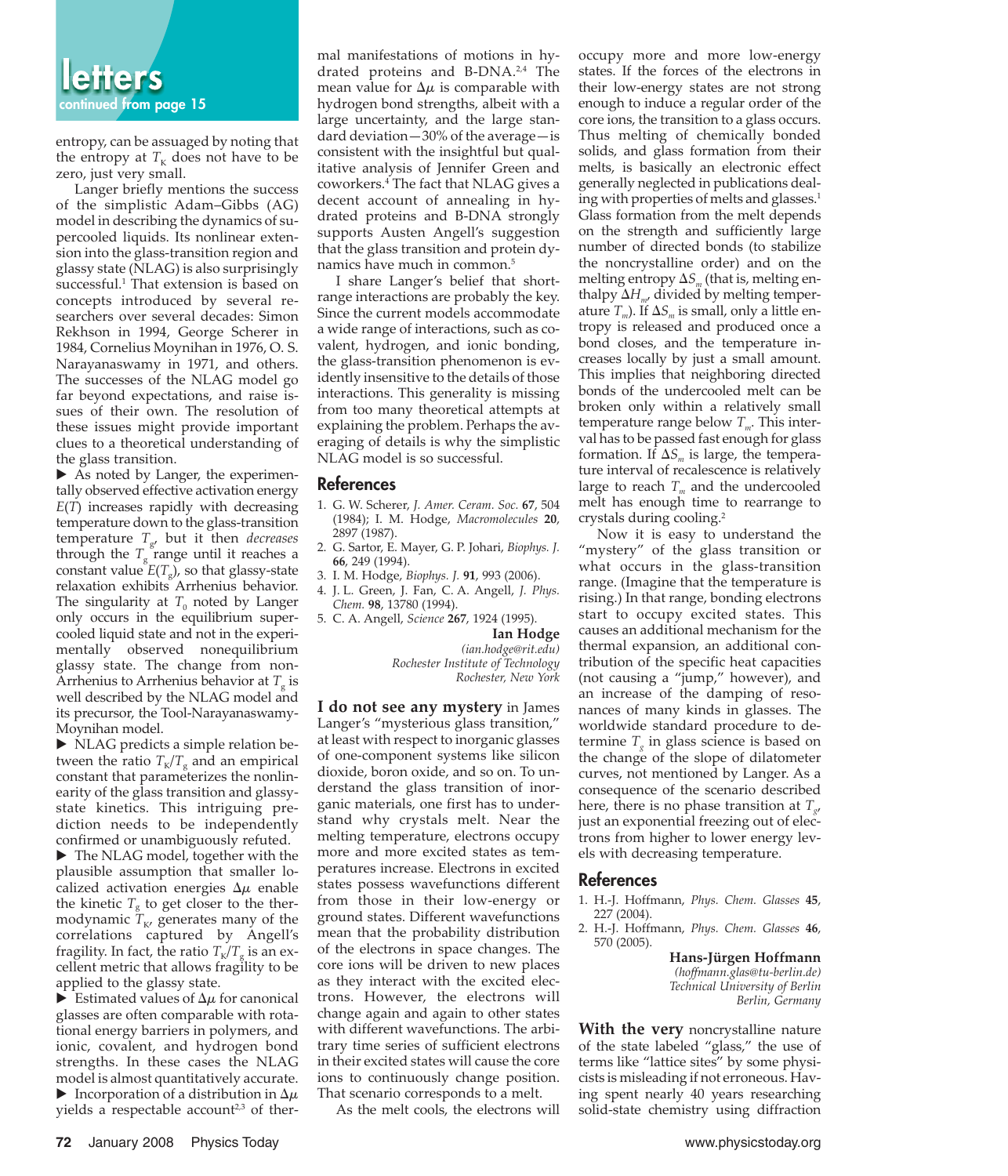





methods, I can say that the glass state is not just limited to glass—that amorphous state of polymeric silicon oxide with doping of other oxides, including boron oxide. In fact, all polymers, including those extensively used in daily life starting with organic monomers, show the "mysterious" glass transition.

A study of the glass transition in any polymeric material is necessarily dictated by complex variations in the motions of the polymeric chain segments, which form as sheets, coils, helices, and the like. The glass transition in the case of doped silicon oxides may be ascribed to the conformational changes in the vicinity of the tetrahedral silicon, while in polymers it involves oxygen atoms in the polymeric helices or sheets.

One can draw inferences from the crystal structures of pure silicon oxides such as quartz in that even those crystals enter the glass state upon heating. <sup>1</sup> Then it is very difficult to recover the original crystal with the same characteristics.

When melted, even crystals of sucrose, a simple everyday compound, lead to a glassy state that is far more mysterious than the glass itself.

To understand the underlying principles of the behavior of the glass state, we must use radial distribution functions from diffraction data to study these mysterious glass transitions, particularly in regard to their structural details at the molecular level.

#### Reference

1. B. D. Sharma, *J. Chem. Educ.* **64**, 404 (1987).

> **Brahama D. Sharma** *(mercury610@aol.com) Pismo Beach, California*

**Many thanks** to the authors for their comments about my Reference Frame column. I have just a few remarks in reply.

Ian Hodge and I agree that we still need a deep, first-principles understanding of the remarkably successful Adam–Gibbs formula, in both its original and extended nonlinear versions. It will be interesting to see whether the physical mechanisms underlying the two related phenomenologies are actually the same in their respective regions of validity.

Jeppe Dyre remarks that some basic features of the glass transition are captured by the simple asymmetric doublewell model. He clearly understands that there is a great deal more to the mystery than that, and I think he is making his point in an interesting way. Viscous relaxation rates near the glass transition are about 15 orders of magnitude slower than molecular vibration